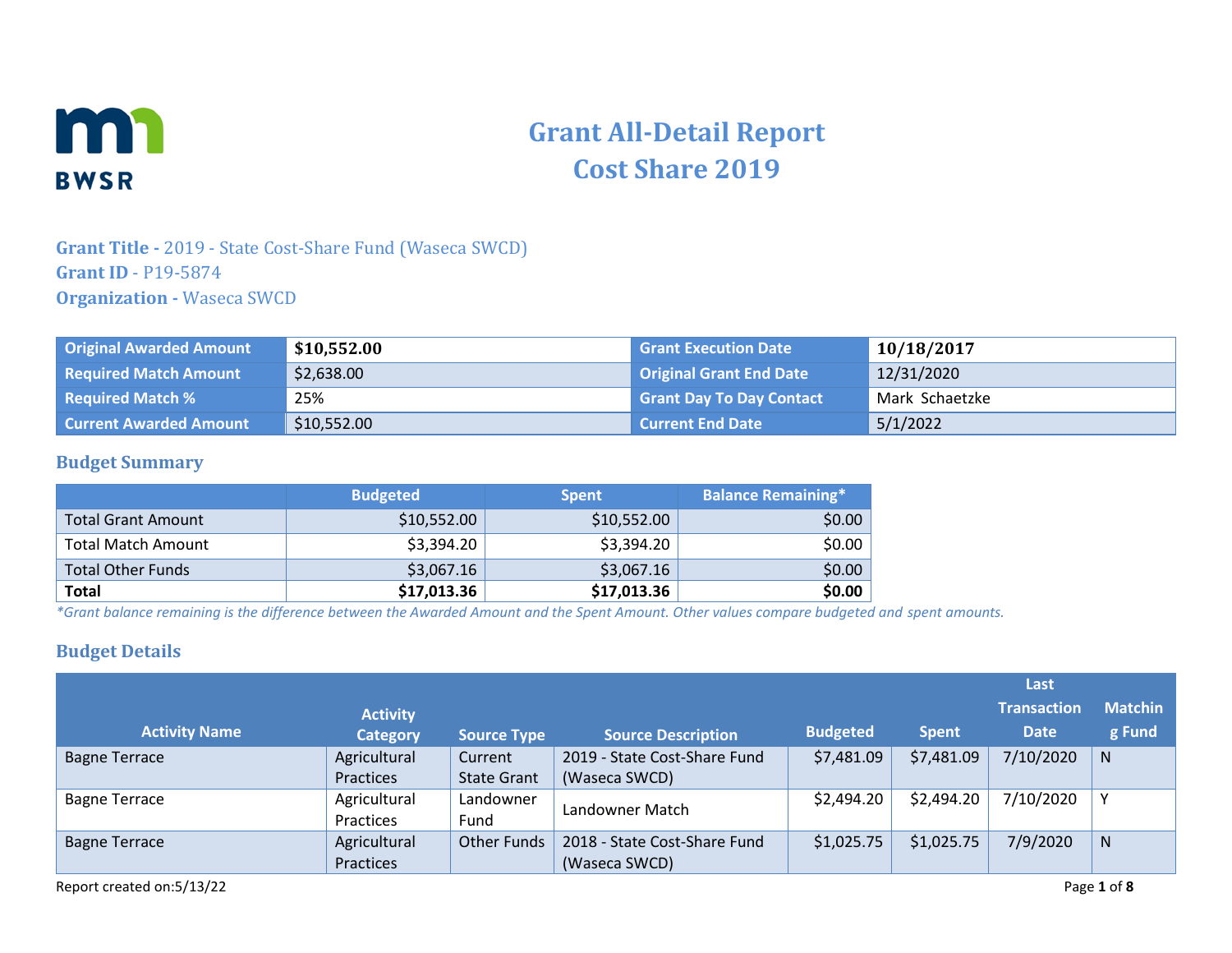|                      |                                         |                               |                                               |                 |              | Last               |                |
|----------------------|-----------------------------------------|-------------------------------|-----------------------------------------------|-----------------|--------------|--------------------|----------------|
|                      | <b>Activity</b>                         |                               |                                               |                 |              | <b>Transaction</b> | <b>Matchin</b> |
| <b>Activity Name</b> | <b>Category</b>                         | <b>Source Type</b>            | <b>Source Description</b>                     | <b>Budgeted</b> | <b>Spent</b> | <b>Date</b>        | g Fund         |
| <b>Bagne Terrace</b> | Agricultural<br><b>Practices</b>        | Other Funds                   | Landowner 25% Match                           | \$341.41        | \$341.41     | 7/9/2020           | Υ              |
| Cost Share TA        | Technical/Engi<br>neering<br>Assistance | Current<br><b>State Grant</b> | 2019 - State Cost-Share Fund<br>(Waseca SWCD) | \$370.91        | \$370.91     | 4/9/2021           | N              |
| Jones Waterway       | Agricultural<br><b>Practices</b>        | Current<br>State Grant        | 2019 - State Cost-Share Fund<br>(Waseca SWCD) | \$1,500.00      | \$1,500.00   | 4/29/2022          | N              |
| Jones Waterway       | Agricultural<br><b>Practices</b>        | Landowner<br>Fund             | private funds                                 | \$500.00        | \$500.00     | 4/29/2022          | Y              |
| Jones Waterway       | Agricultural<br><b>Practices</b>        | Other Funds                   | 2021 - State Cost-Share Fund<br>(Waseca SWCD) | \$1,050.00      | \$1,050.00   | 4/29/2022          | N              |
| Jones Waterway       | Agricultural<br>Practices               | Other Funds                   | landowner portion                             | \$650.00        | \$650.00     | 4/29/2022          | Y              |
| Lau Grassed Waterway | Agricultural<br><b>Practices</b>        | Landowner<br>Fund             | Landowner Match                               | \$400.00        | \$400.00     | 11/13/2020         | Y              |
| Lau_Grassed_Waterway | Agricultural<br><b>Practices</b>        | Current<br><b>State Grant</b> | 2019 - State Cost-Share Fund<br>(Waseca SWCD) | \$1,200.00      | \$1,200.00   | 11/13/2020         | <sub>N</sub>   |

## **Activity Details Summary**

| <b>Activity Details</b>           | <b>Total Action Count</b> | <b>Total Activity Mapped</b> | <b>Proposed Size / Unit</b> | <b>Actual Size / Unit</b> |
|-----------------------------------|---------------------------|------------------------------|-----------------------------|---------------------------|
| 412 - Grassed Waterway and Swales |                           |                              | 170 LINEAR FEET             | LINEAR FEET               |
| 600 - Terrace                     |                           |                              | 660 LINEAR FEET             | LINEAR FEET               |
| 412 - Grassed Waterway and Swales |                           |                              | 250 LINEAR FEET             | LINEAR FEET               |

# **Proposed Activity Indicators**

|  | <b>Activity Name</b> | Indicator Name | Value & Units |  | <b>Example 2 Waterbody Calculation Tool</b> | Comments |
|--|----------------------|----------------|---------------|--|---------------------------------------------|----------|
|--|----------------------|----------------|---------------|--|---------------------------------------------|----------|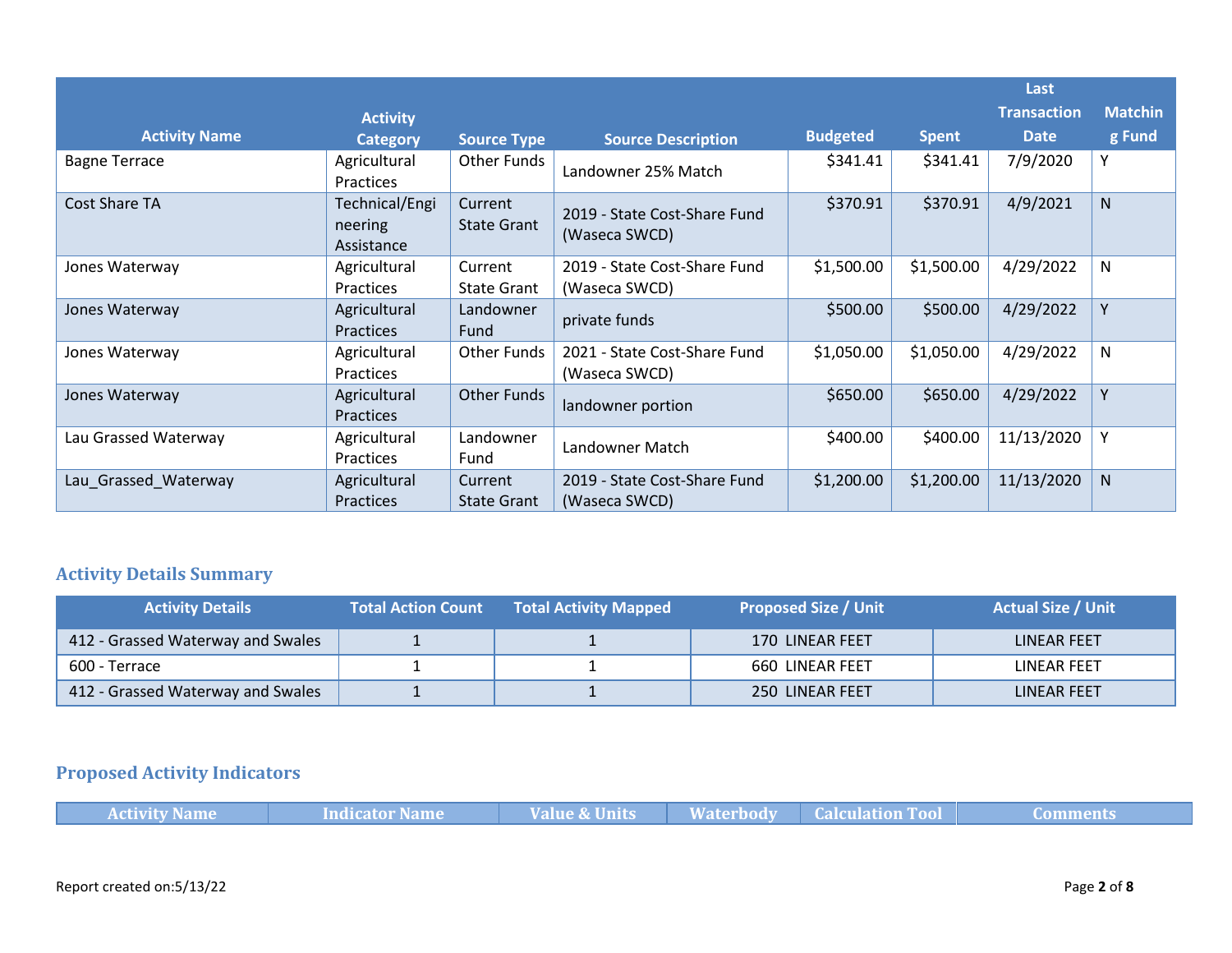## **Final Indicators Summary**

| <b>Indicator Name</b>       | <b>Total Value</b> | <b>Unit</b> |
|-----------------------------|--------------------|-------------|
| <b>SEDIMENT (TSS)</b>       | 17.12              | TONS/YR     |
| <b>SOIL (EST. SAVINGS)</b>  | 72.10              | TONS/YR     |
| PHOSPHORUS (EST. REDUCTION) | 19.69              | LBS/YR      |

## **Grant Activity**

| <b>Grant Activity - Bagne Terrace</b> |                                                                                                |                                                                                                                                                                                                                                                                                                                                                                                                                                                                                                                                                                                                                          |                 |
|---------------------------------------|------------------------------------------------------------------------------------------------|--------------------------------------------------------------------------------------------------------------------------------------------------------------------------------------------------------------------------------------------------------------------------------------------------------------------------------------------------------------------------------------------------------------------------------------------------------------------------------------------------------------------------------------------------------------------------------------------------------------------------|-----------------|
| <b>Description</b>                    | Terrace to control sheet and rill erosion and gully erosion.                                   |                                                                                                                                                                                                                                                                                                                                                                                                                                                                                                                                                                                                                          |                 |
| <b>Category</b>                       | <b>AGRICULTURAL PRACTICES</b>                                                                  |                                                                                                                                                                                                                                                                                                                                                                                                                                                                                                                                                                                                                          |                 |
| <b>Start Date</b>                     | $1$ -Jun-19                                                                                    | <b>End Date</b>                                                                                                                                                                                                                                                                                                                                                                                                                                                                                                                                                                                                          | $10$ -Jul- $20$ |
| <b>Has Rates and Hours?</b>           | No.                                                                                            |                                                                                                                                                                                                                                                                                                                                                                                                                                                                                                                                                                                                                          |                 |
| <b>Actual Results</b>                 | Landowner Share.<br>Mankato overseeing the technical aspects along with Waseca SWCD personnel. | 7/10/2020 completion date. Total Project cost for Terrace was \$11342.45. The Landowner was responsible for 25% of the<br>Project and the State Cost Shares Paid landowner 75%. Project dollars were split between FY2018 State Cost Share and<br>FY2019 State Cost Share. \$1025.75 (Check #11347) used from FY 2018 Cost Share with landowner portion being \$341.41.<br>The remaining balance is from FY2019 State Cost Share Grant. \$7481.09 Cost Share amount (Check #11348) and \$2494.20<br>Digger Enterprises out of Pemberton, MN was the construction company with the South Central Technical Service out of |                 |

|                                          | <b>Activity Action - Bagne Terrace</b> |  |                                     |                       |                                      |           |            |             |
|------------------------------------------|----------------------------------------|--|-------------------------------------|-----------------------|--------------------------------------|-----------|------------|-------------|
|                                          | <b>Practice</b>                        |  | 600 - Terrace                       |                       | <b>Count of Activities</b>           |           |            |             |
|                                          | <b>Description</b>                     |  | Narrow base terrace with 4 intakes. |                       |                                      |           |            |             |
|                                          | <b>Proposed Size / Units</b>           |  | 660.00 LINEAR FEET                  | Lifespan              |                                      |           | 10 Years   |             |
|                                          | <b>Actual Size/Units</b>               |  | LINEAR FEET                         | <b>Installed Date</b> |                                      | 10-Jul-20 |            |             |
|                                          | <b>Mapped Activities</b>               |  | 1 Polygon(s)                        |                       | <b>Technical Assistance Provider</b> |           | <b>TSA</b> |             |
| <b>Final Indicator for Bagne Terrace</b> |                                        |  |                                     |                       |                                      |           |            |             |
| <b>Indicator Name</b>                    |                                        |  | PHOSPHORUS (EST. REDUCTION)         |                       | <b>Value</b>                         | 13.7      |            |             |
| Report created on:5/13/22                |                                        |  |                                     |                       |                                      |           |            | Page 3 of 8 |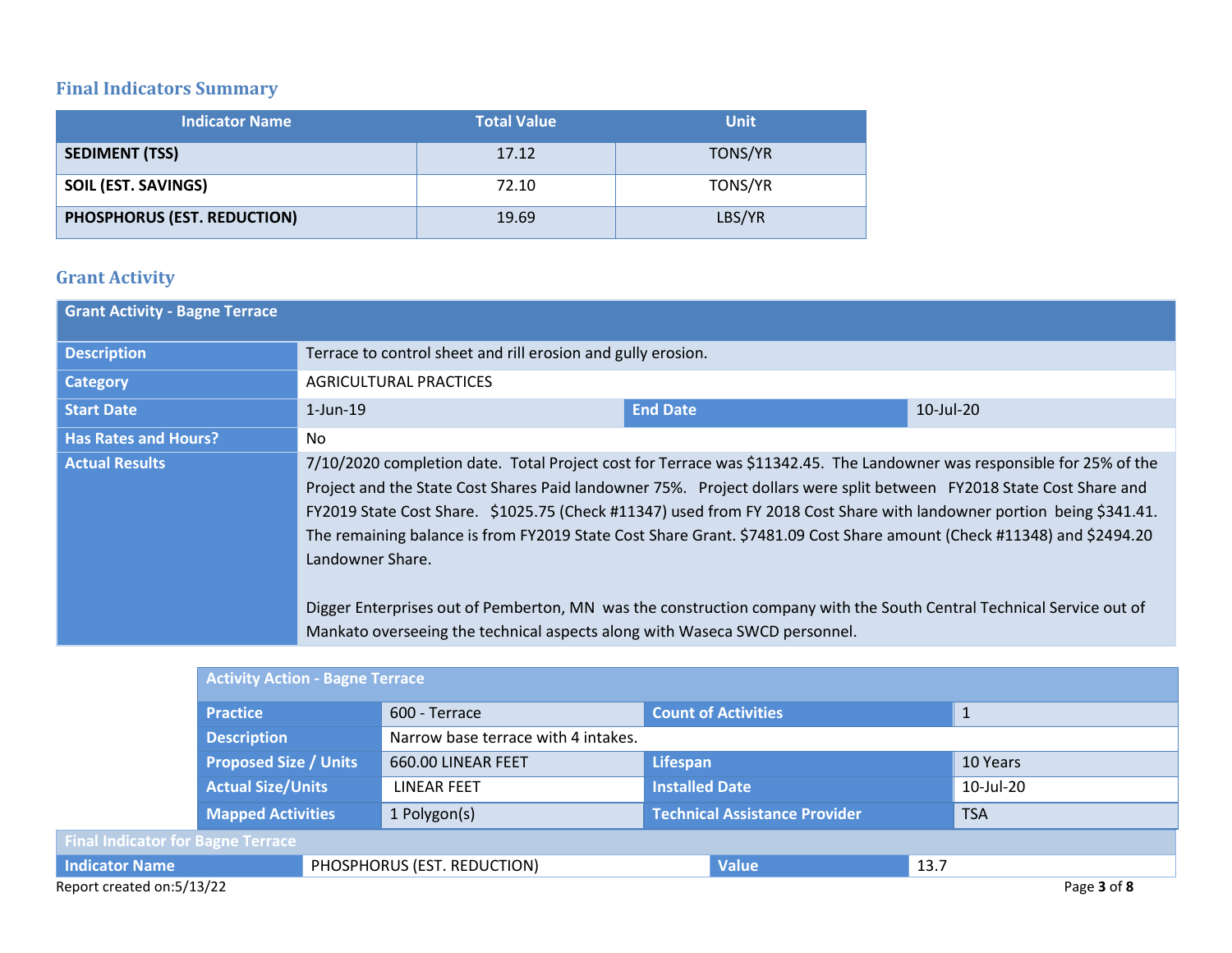| <b>Indicator Subcategory/Units</b>       | WATER POLLUTION (REDUCTION ESTIMATES) LBS/YR  | <b>Calculation Tool</b> | <b>BWSR CALC (GULLY STABILIZATION)</b> |
|------------------------------------------|-----------------------------------------------|-------------------------|----------------------------------------|
| Waterbody                                | <b>Whitewater Creek</b>                       |                         |                                        |
| <b>Final Indicator for Bagne Terrace</b> |                                               |                         |                                        |
| <b>Indicator Name</b>                    | SEDIMENT (TSS)                                | <b>Value</b>            | 11.91                                  |
| <b>Indicator Subcategory/Units</b>       | WATER POLLUTION (REDUCTION ESTIMATES) TONS/YR | <b>Calculation Tool</b> | <b>BWSR CALC (GULLY STABILIZATION)</b> |
| Waterbody                                | <b>Whitewater Creek</b>                       |                         |                                        |
| <b>Final Indicator for Bagne Terrace</b> |                                               |                         |                                        |
| <b>Indicator Name</b>                    | SOIL (EST. SAVINGS)                           | <b>Value</b>            | 52.5                                   |
| <b>Indicator Subcategory/Units</b>       | WATER POLLUTION (REDUCTION ESTIMATES) TONS/YR | <b>Calculation Tool</b> | <b>BWSR CALC (GULLY STABILIZATION)</b> |
| Waterbody                                | <b>Whitewater Creek</b>                       |                         |                                        |

| <b>Grant Activity - Cost Share TA</b> |                                                                         |                 |           |
|---------------------------------------|-------------------------------------------------------------------------|-----------------|-----------|
| <b>Description</b>                    | Tech assistance                                                         |                 |           |
| <b>Category</b>                       | TECHNICAL/ENGINEERING ASSISTANCE                                        |                 |           |
| <b>Start Date</b>                     | 20-Oct-17                                                               | <b>End Date</b> | 03-Jan-22 |
| <b>Has Rates and Hours?</b>           | Yes                                                                     |                 |           |
| <b>Actual Results</b>                 | 2021<br>No other time charged for 2021.                                 |                 |           |
|                                       | Rate change due to change in facilities and insurances charges for 2021 |                 |           |
|                                       | Tyler Polster 1.322 hrs @ \$40.61/hr = \$53.69 for T/A time             |                 |           |
|                                       |                                                                         |                 |           |
|                                       | 2020                                                                    |                 |           |
|                                       | 4th qtr                                                                 |                 |           |
|                                       | Tyler Polster 7.777 hrs @ \$40.79/hr=\$317.22                           |                 |           |
|                                       | No activity 1st, 2nd and 3rd qtr                                        |                 |           |
|                                       | 2019 No activity this period                                            |                 |           |
|                                       | 2018 No activity this period                                            |                 |           |
|                                       | 2017 No activity this period                                            |                 |           |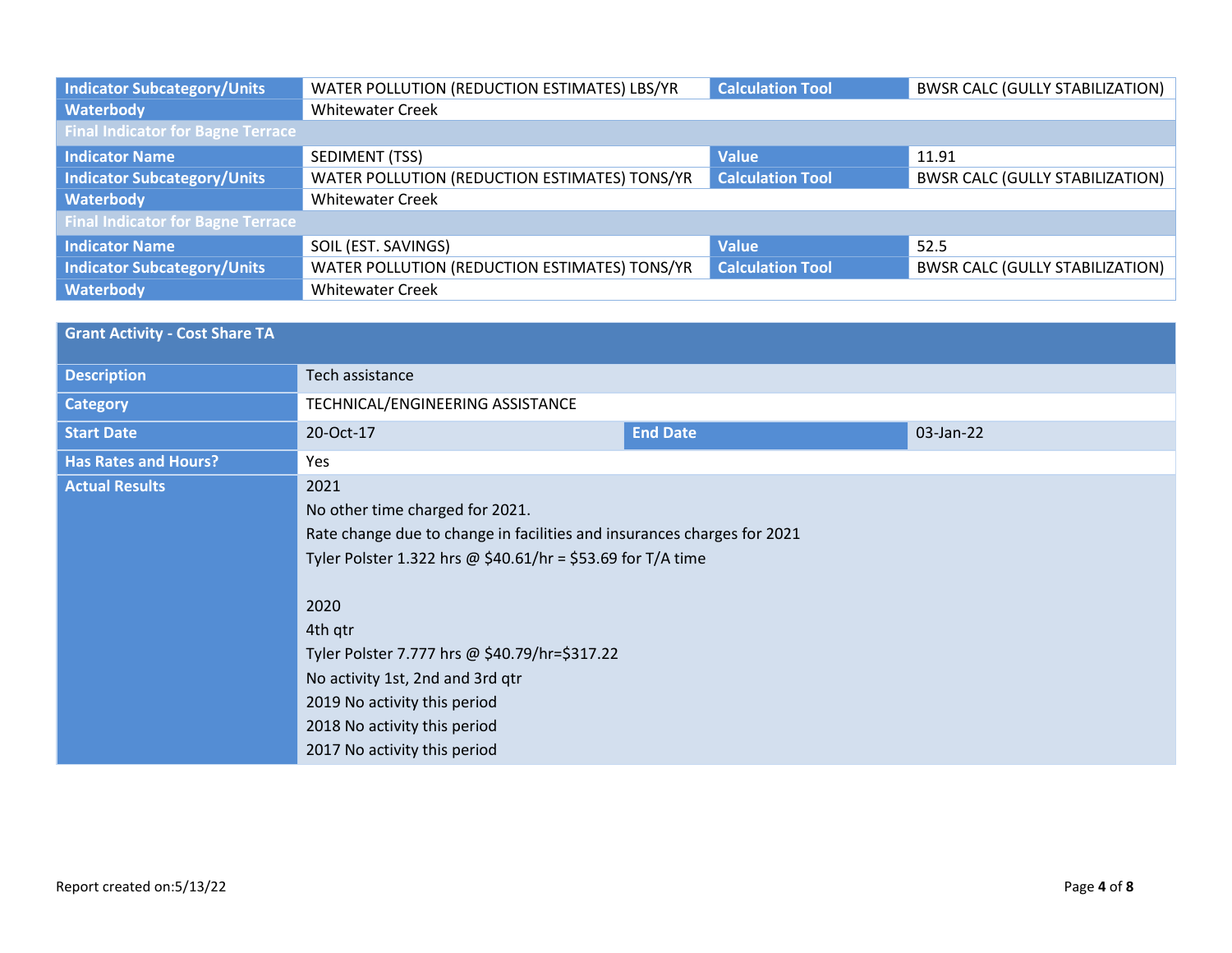| <b>Grant Activity - Jones Waterway</b> |                                                                                                                                                                                                                                                                                                                                                                                                         |                 |           |  |  |
|----------------------------------------|---------------------------------------------------------------------------------------------------------------------------------------------------------------------------------------------------------------------------------------------------------------------------------------------------------------------------------------------------------------------------------------------------------|-----------------|-----------|--|--|
| <b>Description</b>                     | Grassed Waterway with mulching and critical area seeding. 250' long, 36' wide, and a 16 acre watershed.                                                                                                                                                                                                                                                                                                 |                 |           |  |  |
| <b>Category</b>                        | <b>AGRICULTURAL PRACTICES</b>                                                                                                                                                                                                                                                                                                                                                                           |                 |           |  |  |
| <b>Start Date</b>                      | 21-Dec-20                                                                                                                                                                                                                                                                                                                                                                                               | <b>End Date</b> | 29-Apr-22 |  |  |
| <b>Has Rates and Hours?</b>            | No.                                                                                                                                                                                                                                                                                                                                                                                                     |                 |           |  |  |
| <b>Actual Results</b>                  | 4-29-2022<br>Completion of project. Voucher and payment signed and received for Contract 3(19). Copies listed in attachment. Total<br>payment of check #11609 for \$2550.00. \$1500.00 coming from 2019 CS and \$1050.00 coming from Cost Share 2021. Total<br>project cost \$3700.00<br>Extension to contract-Amended on 12/24/2020-Special Meeting. Signed Amended Contract is listed in Attachments. |                 |           |  |  |

|                                                   |                              | <b>Activity Action - Jones Grassed Waterway</b> |                            |                                      |                                        |                                        |              |
|---------------------------------------------------|------------------------------|-------------------------------------------------|----------------------------|--------------------------------------|----------------------------------------|----------------------------------------|--------------|
|                                                   | <b>Practice</b>              |                                                 | 412 - Grassed Waterway and | <b>Count of Activities</b>           |                                        |                                        | $\mathbf{1}$ |
|                                                   |                              |                                                 | <b>Swales</b>              |                                      |                                        |                                        |              |
| <b>Description</b>                                |                              |                                                 |                            |                                      |                                        |                                        |              |
|                                                   | <b>Proposed Size / Units</b> |                                                 | 250.00 LINEAR FEET         | <b>Lifespan</b>                      |                                        |                                        | 10 Years     |
|                                                   | <b>Actual Size/Units</b>     |                                                 | <b>LINEAR FEET</b>         | <b>Installed Date</b>                |                                        | 29-Apr-22                              |              |
| <b>Mapped Activities</b>                          |                              |                                                 | 1 Polygon(s)               | <b>Technical Assistance Provider</b> |                                        | <b>TSA</b>                             |              |
| <b>Final Indicator for Jones Grassed Waterway</b> |                              |                                                 |                            |                                      |                                        |                                        |              |
| <b>Indicator Name</b>                             |                              | PHOSPHORUS (EST. REDUCTION)                     |                            | <b>Value</b>                         | 0.7                                    |                                        |              |
| <b>Indicator Subcategory/Units</b>                |                              | WATER POLLUTION (REDUCTION ESTIMATES) LBS/YR    |                            | <b>Calculation Tool</b>              |                                        | <b>BWSR CALC (GULLY STABILIZATION)</b> |              |
| <b>Waterbody</b>                                  |                              | <b>Tributary to Cannon River</b>                |                            |                                      |                                        |                                        |              |
| <b>Final Indicator for Jones Grassed Waterway</b> |                              |                                                 |                            |                                      |                                        |                                        |              |
| <b>Indicator Name</b>                             |                              | SOIL (EST. SAVINGS)                             |                            | <b>Value</b>                         | 1.75                                   |                                        |              |
| <b>Indicator Subcategory/Units</b>                |                              | WATER POLLUTION (REDUCTION ESTIMATES) TONS/YR   |                            | <b>Calculation Tool</b>              | <b>BWSR CALC (GULLY STABILIZATION)</b> |                                        |              |
| <b>Waterbody</b>                                  |                              | <b>Tributary to Cannon River</b>                |                            |                                      |                                        |                                        |              |
| <b>Final Indicator for Jones Grassed Waterway</b> |                              |                                                 |                            |                                      |                                        |                                        |              |
| SEDIMENT (TSS)<br><b>Indicator Name</b>           |                              |                                                 |                            | <b>Value</b>                         | 0.61                                   |                                        |              |
| <b>Indicator Subcategory/Units</b>                |                              | WATER POLLUTION (REDUCTION ESTIMATES) TONS/YR   |                            | <b>Calculation Tool</b>              |                                        | <b>BWSR CALC (GULLY STABILIZATION)</b> |              |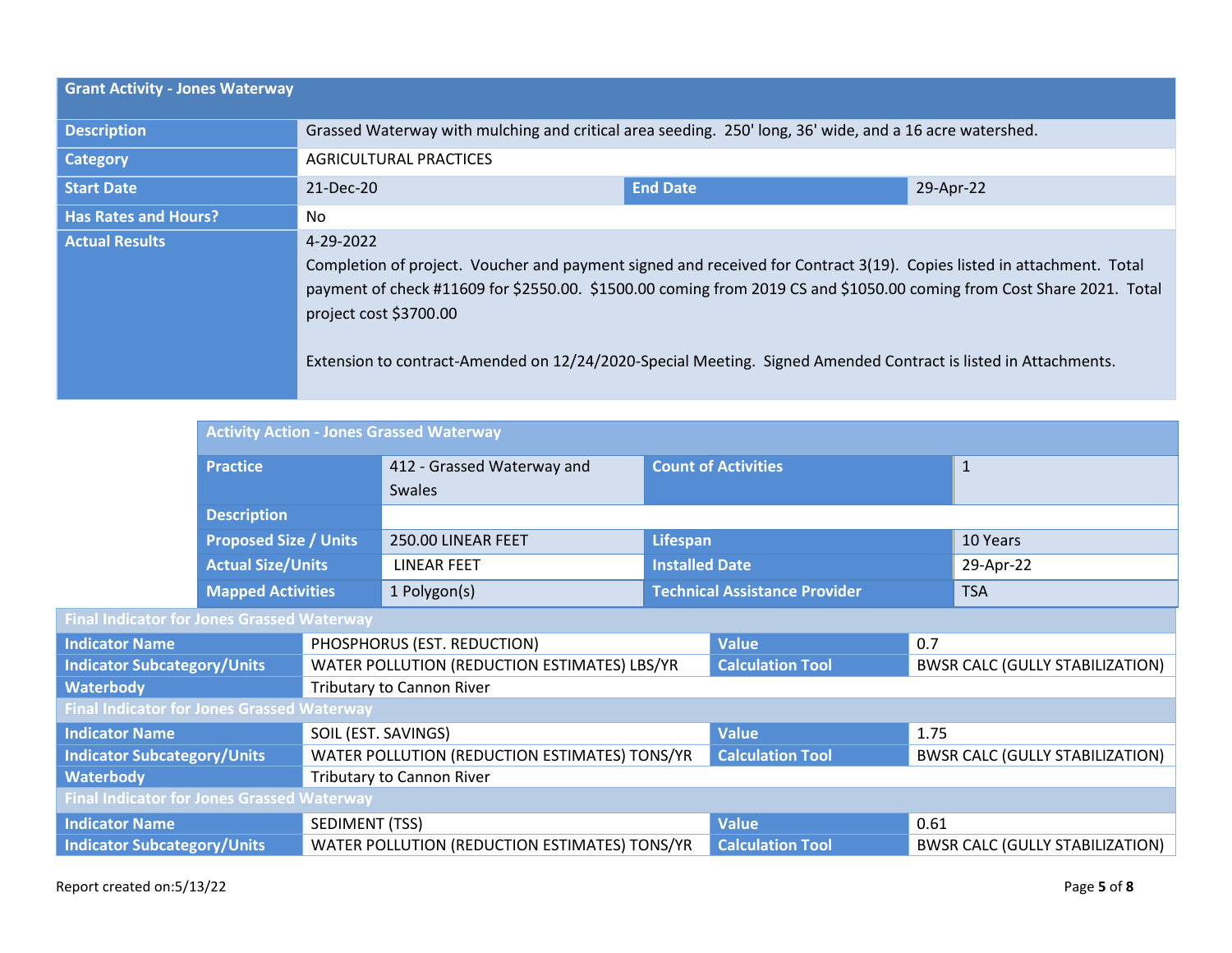# **Waterbody Tributary to Cannon**

| <b>Grant Activity - Lau Grassed Waterway</b> |                                                                                    |                 |           |  |
|----------------------------------------------|------------------------------------------------------------------------------------|-----------------|-----------|--|
| <b>Description</b>                           | landowner match                                                                    |                 |           |  |
| <b>Category</b>                              | AGRICULTURAL PRACTICES                                                             |                 |           |  |
| <b>Start Date</b>                            | 13-Mar-20                                                                          | <b>End Date</b> | 13-Nov-20 |  |
| <b>Has Rates and Hours?</b>                  | No                                                                                 |                 |           |  |
| <b>Actual Results</b>                        | Completion of Waterway--Attached are the bills and contracts explaining the costs. |                 |           |  |

| <b>Grant Activity - Lau Grassed Waterway</b> |                                                                                                                           |                 |           |  |
|----------------------------------------------|---------------------------------------------------------------------------------------------------------------------------|-----------------|-----------|--|
| <b>Description</b>                           | 170' long and 36' wide grassed waterway to fix active gully erosion due to concentrated flow of surface water.            |                 |           |  |
| <b>Category</b>                              | AGRICULTURAL PRACTICES                                                                                                    |                 |           |  |
| Start Date                                   | 13-Mar-20                                                                                                                 | <b>End Date</b> | 13-Nov-20 |  |
| <b>Has Rates and Hours?</b>                  | No.                                                                                                                       |                 |           |  |
| <b>Actual Results</b>                        | Invoices, Vouchers, Meeting minutes and cancelled check are all attached. The Grassed Waterway was built and              |                 |           |  |
|                                              | completed. The grassed waterway has corrected the effect of the waterflow that caused a deep gully in the field. Pictures |                 |           |  |
|                                              | are added to attachments of before and after, showing the project.                                                        |                 |           |  |

|                                                 | <b>Activity Action - Lau Grassed Waterway</b> |                                               |                                                                                                   |                            |            |                                        |  |
|-------------------------------------------------|-----------------------------------------------|-----------------------------------------------|---------------------------------------------------------------------------------------------------|----------------------------|------------|----------------------------------------|--|
| <b>Practice</b>                                 |                                               | 412 - Grassed Waterway and                    |                                                                                                   | <b>Count of Activities</b> |            | $\mathbf{1}$                           |  |
|                                                 |                                               |                                               | <b>Swales</b>                                                                                     |                            |            |                                        |  |
| <b>Description</b>                              |                                               |                                               | 170' long, 1.25' deep, 12' wide bottom, 8:1 side slopes, 36' wide seeding width grassed waterway. |                            |            |                                        |  |
| <b>Proposed Size / Units</b>                    |                                               | 170.00 LINEAR FEET                            | Lifespan                                                                                          |                            | 10 Years   |                                        |  |
|                                                 | <b>Actual Size/Units</b>                      |                                               | LINEAR FEET                                                                                       | <b>Installed Date</b>      |            | $9-Nov-20$                             |  |
| <b>Mapped Activities</b>                        |                                               | 1 Polygon(s)                                  | <b>Technical Assistance Provider</b>                                                              |                            | <b>TSA</b> |                                        |  |
| <b>Final Indicator for Lau Grassed Waterway</b> |                                               |                                               |                                                                                                   |                            |            |                                        |  |
| <b>Indicator Name</b>                           |                                               | SOIL (EST. SAVINGS)                           |                                                                                                   | <b>Value</b>               | 17.85      |                                        |  |
| <b>Indicator Subcategory/Units</b>              |                                               | WATER POLLUTION (REDUCTION ESTIMATES) TONS/YR |                                                                                                   | <b>Calculation Tool</b>    |            | <b>BWSR CALC (GULLY STABILIZATION)</b> |  |
| Waterbody<br><b>Bull Run Creek</b>              |                                               |                                               |                                                                                                   |                            |            |                                        |  |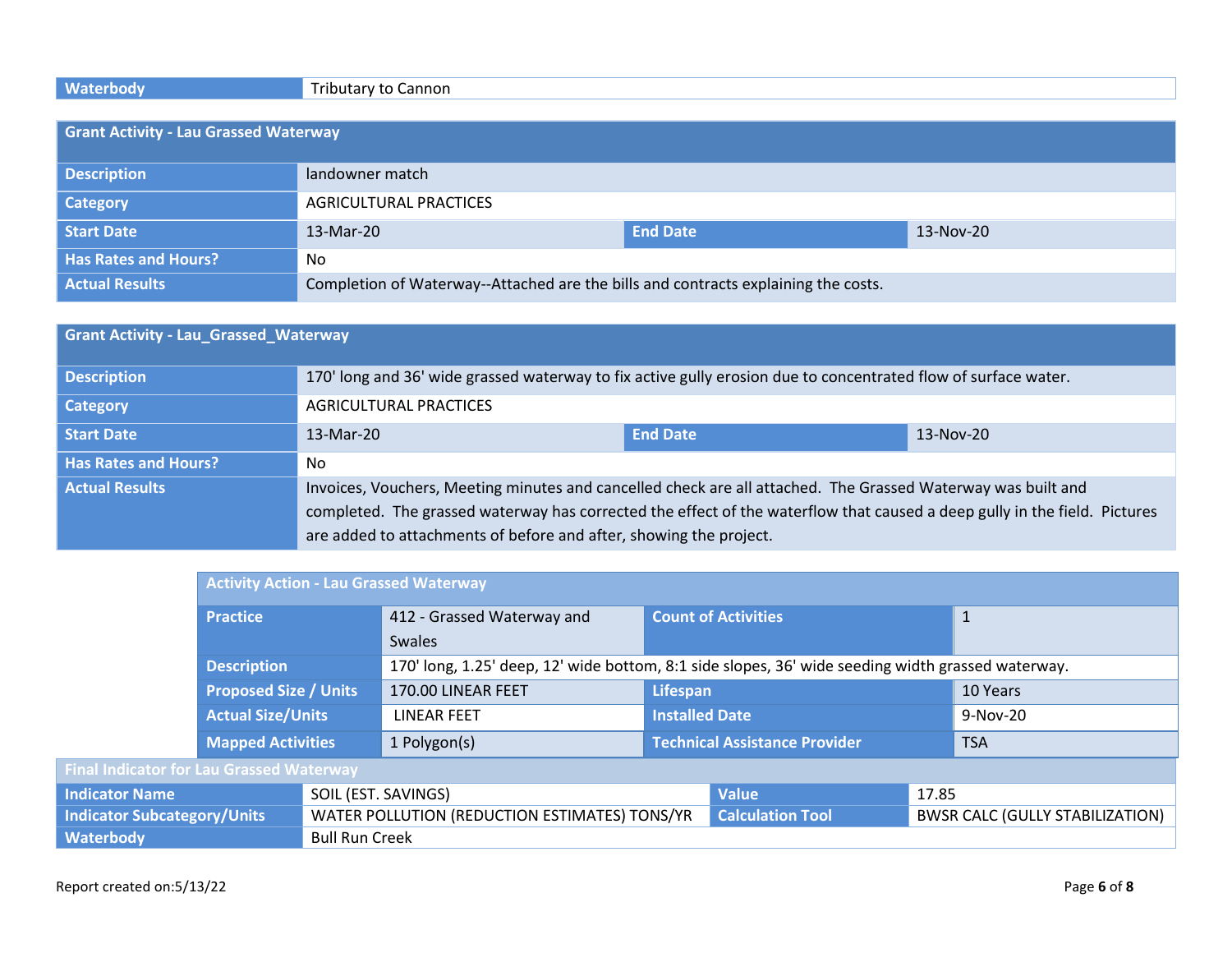| <b>Final Indicator for Lau Grassed Waterway</b> |                                                                          |              |                                        |  |  |
|-------------------------------------------------|--------------------------------------------------------------------------|--------------|----------------------------------------|--|--|
| Indicator Name                                  | SEDIMENT (TSS)                                                           | <b>Value</b> | 4.60                                   |  |  |
| Indicator Subcategory/Units                     | <b>Calculation Tool</b><br>WATER POLLUTION (REDUCTION ESTIMATES) TONS/YR |              | <b>BWSR CALC (GULLY STABILIZATION)</b> |  |  |
| <b>Waterbody</b>                                | <b>Bull Run Creek</b>                                                    |              |                                        |  |  |
| <b>Final Indicator for Lau Grassed Waterway</b> |                                                                          |              |                                        |  |  |
| Indicator Name                                  | PHOSPHORUS (EST. REDUCTION)                                              | <b>Value</b> | 5.29                                   |  |  |
| Indicator Subcategory/Units                     | WATER POLLUTION (REDUCTION ESTIMATES) LBS/YR<br><b>Calculation Tool</b>  |              | <b>BWSR CALC (GULLY STABILIZATION)</b> |  |  |
| <b>Waterbody</b>                                | <b>Bull Run Creek</b>                                                    |              |                                        |  |  |

### **Grant Attachments**

| <b>Document Name</b>                      | <b>Document Type</b>      | <b>Description</b>                                          |
|-------------------------------------------|---------------------------|-------------------------------------------------------------|
| 2018/2019 Programs and Operations Grants  | <b>Grant Agreement</b>    | 2018/2019 SWCD Programs and Operations Grants - Waseca SWCD |
| 2018/2019 Programs and Operations Grants  | <b>Grant Agreement</b>    | 2018/2019 SWCD Programs and Operations Grants - Waseca SWCD |
| executed                                  |                           |                                                             |
| <b>2019 Cost Share amendment EXECUTED</b> | <b>Grant Agreement</b>    |                                                             |
|                                           | Amendment                 |                                                             |
| 2019 Cost Share amendment EXECUTED        | <b>Grant Agreement</b>    |                                                             |
|                                           | Amendment                 |                                                             |
| 2019CSExtensionRequest_Waseca             | Grant                     | 2019 - State Cost-Share Fund (Waseca SWCD)                  |
| 2019WasecaSWCD_CostShare_Unexecuted       | <b>Grant Agreement</b>    |                                                             |
|                                           | Amendment                 |                                                             |
| 2019_Waseca_Statecostshare_amendment      | Grant                     | 2019 - State Cost-Share Fund (Waseca SWCD)                  |
| <b>All Details Report</b>                 | <b>Workflow Generated</b> | Workflow Generated - All Details Report - 01/02/2020        |
| <b>All Details Report</b>                 | <b>Workflow Generated</b> | Workflow Generated - All Details Report - 01/02/2020        |
| <b>All Details Report</b>                 | <b>Workflow Generated</b> | Workflow Generated - All Details Report - 01/09/2019        |
| <b>All Details Report</b>                 | <b>Workflow Generated</b> | Workflow Generated - All Details Report - 01/09/2019        |
| <b>All Details Report</b>                 | <b>Workflow Generated</b> | Workflow Generated - All Details Report - 01/12/2018        |
| <b>All Details Report</b>                 | <b>Workflow Generated</b> | Workflow Generated - All Details Report - 01/11/2018        |
| <b>All Details Report</b>                 | <b>Workflow Generated</b> | Workflow Generated - All Details Report - 05/13/2022        |
| <b>All Details Report</b>                 | <b>Workflow Generated</b> | Workflow Generated - All Details Report - 01/07/2022        |
| <b>All Details Report</b>                 | <b>Workflow Generated</b> | Workflow Generated - All Details Report - 01/03/2022        |